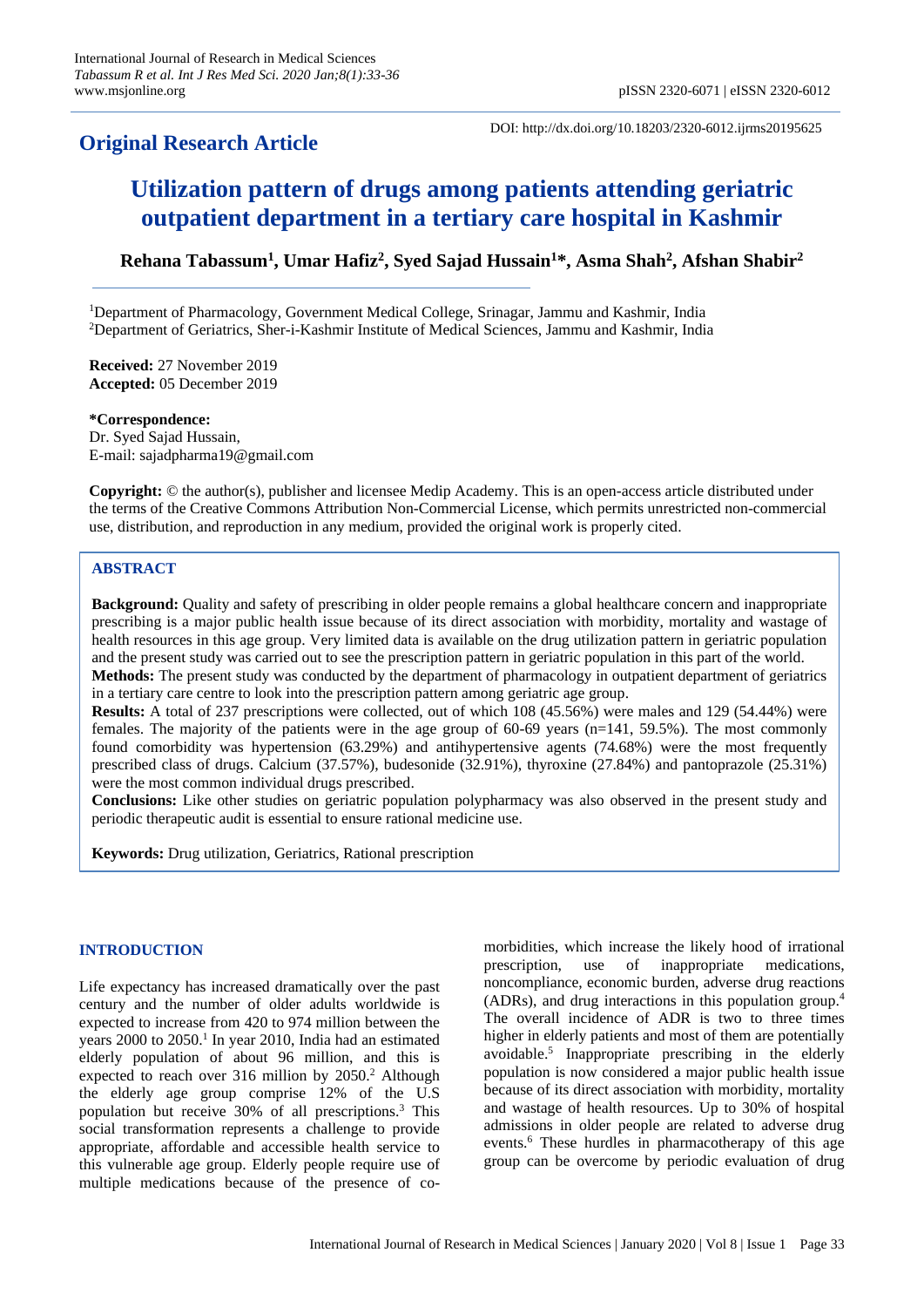utilization and optimizing prescribing pattern by forming prescription guidelines for geriatric patients.

Drug utilization research is an important tool to analyze the use of drugs with special emphasis on medical, social, and economic consequences in a society. <sup>7</sup> Drug utilization studies improve standards of medical treatment at all levels in the health-care system. Periodic auditing of prescriptions helps in the identification of polypharmacy, drug-drug interactions, and adverse drug reactions. Published literature related to the drug utilization pattern in elderly in this part (Jammu and Kashmir) of the country is limited. With this background, the study was initiated to find out the prescription pattern in elderly in a tertiary care hospital in Kashmir province.

### **METHODS**

The present prospective, observational, cross sectional study was done among the geriatric patients attending the Geriatrics Outpatient Department of Sher-I-Kashmir Institute of Medical Sciences (SKIMS), which is a tertiary care hospital of Jammu and Kashmir. The study was conducted after getting approval from the institutional ethical committee and written informed consent from the patients. The study was done for a period of three months from June 2019 to August 2019. All the geriatric patients belonging to the age group of ≥60 and attending Geriatrics OPD of SKIMS were included. A total of 237 patients were evaluated. Data was collected through the structured case record form for demographic profile, diagnosis, different drug classes, individual drugs, and total number of drugs prescribed per patient. The data was subjected to descriptive analysis using Microsoft Excel and analysed using SPSS-20.0 (IBM Corp., NY).

#### **RESULTS**

A total of 237 prescriptions were collected, out of which 108 (45.56%) were males and 129 (54.44%) were females. The majority of the patients were in the age group of 60-69 years ( $n=141, 59.5%$ ) followed by the age group of 70-79 years (n=84, 34.4%), and 80-89 years  $(n=12, 5.1\%)$ . The average age among the patients was found to be  $68.37\pm6.38$  years. When the patients were evaluated on the basis of their residence, they were found to be equally divided in rural and urban areas (50.6% vs. 49.4%) (Table 1).

Out of 237 patients, only 5.59% had just one comorbidity, 22.70% had two comorbidities, whereas a good percentage of patients (34.17%) were having three comorbidities. During the study it was found that 22.70% of patients had four comorbidities and 12.65% had five comorbidities. The most commonly found comorbidity was hypertension (63.29%) followed by chronic obstructive pulmonary disease (COPD) and diabetes mellitus (DM) which was found in 29.67% and 26.58% patients respectively.

A good number (24.05%) of geriatric patients were seen to be suffering from sub clinical hypothyroidism (SCH), whereas benign hyperplasia of prostate (BHP) was found in 10.12 % of patients. Minimum number of drugs prescribed in a prescription was 2 and maximum were 10. An average number of drugs prescribed were found to be 5.54±1.70 per prescription. Depending on the number of drugs prescribed, prescriptions with  $\geq$ 5 medicines were considered as polypharmacy.

Of the 237 prescriptions, 165 (69.62%) were prescribed with 5 or more than 5 medicines. Most of the drugs were prescribed by single route which was found to be oral (67.08%). A good number of patients were prescribed drugs by 2 routes with oral and other route in 26.58% and oral and Injectable route in only 5.06%. Only in 1.26% instances drugs were prescribed by more than two routes (Table 2).

#### **Table 1: Sociodemographic profile of patients.**

| <b>Patient</b><br>characteristics | <b>Number of</b><br>patients | Percentage (%) |
|-----------------------------------|------------------------------|----------------|
| Gender                            |                              |                |
| Male                              | 108                          | 45.56          |
| Female                            | 129                          | 54.44          |
| Residence                         |                              |                |
| Rural                             | 120                          | 50.63          |
| Urban                             | 117                          | 49.37          |
| Age group                         |                              |                |
| $60 - 69$                         | 141                          | 59.5           |
| 70-79                             | 84                           | 34.4           |
| 80-89                             | 12                           | 5.1            |
| Total                             | 237                          | 100            |
| Average age                       | $68.37 \pm 6.38$             |                |

### **Table 2: Different types of disease diagnosis among the geriatric patients.**

| <b>Diagnosis</b>  | <b>Frequency</b> | Percentage (%) |
|-------------------|------------------|----------------|
| Hypertension      | 150              | 63.29          |
| <b>COPD</b>       | 81               | 29.67          |
| Diabetes mellitus | 63               | 26.58          |
| <b>SCH</b>        | 57               | 24.05          |
| <b>BHP</b>        | 24               | 10.12          |
| Osteoporosis      | 18               | 7.59           |
| Parkinsonism      | 18               | 7.59           |

COPD-Chronic obstructive pulmonary disease, SCH-Subclinical hypothyroidism, BHP-Benign hyperplasia prostate

Anti-hypertensive agents (74.68%) were the most frequently prescribed class of drugs, followed by respiratory agents (46.83%) and minerals and vitamins (43.02%). A good percentage of geriatric patients were prescribed proton pump inhibitors (39.24%), thyroxine (22.78%) and gamma amino butyric acid (GABA) analogues (18.98%). Antibiotics and anti-diabetic agents were prescribed in 17.72 % and 16.45 % cases (Table 3).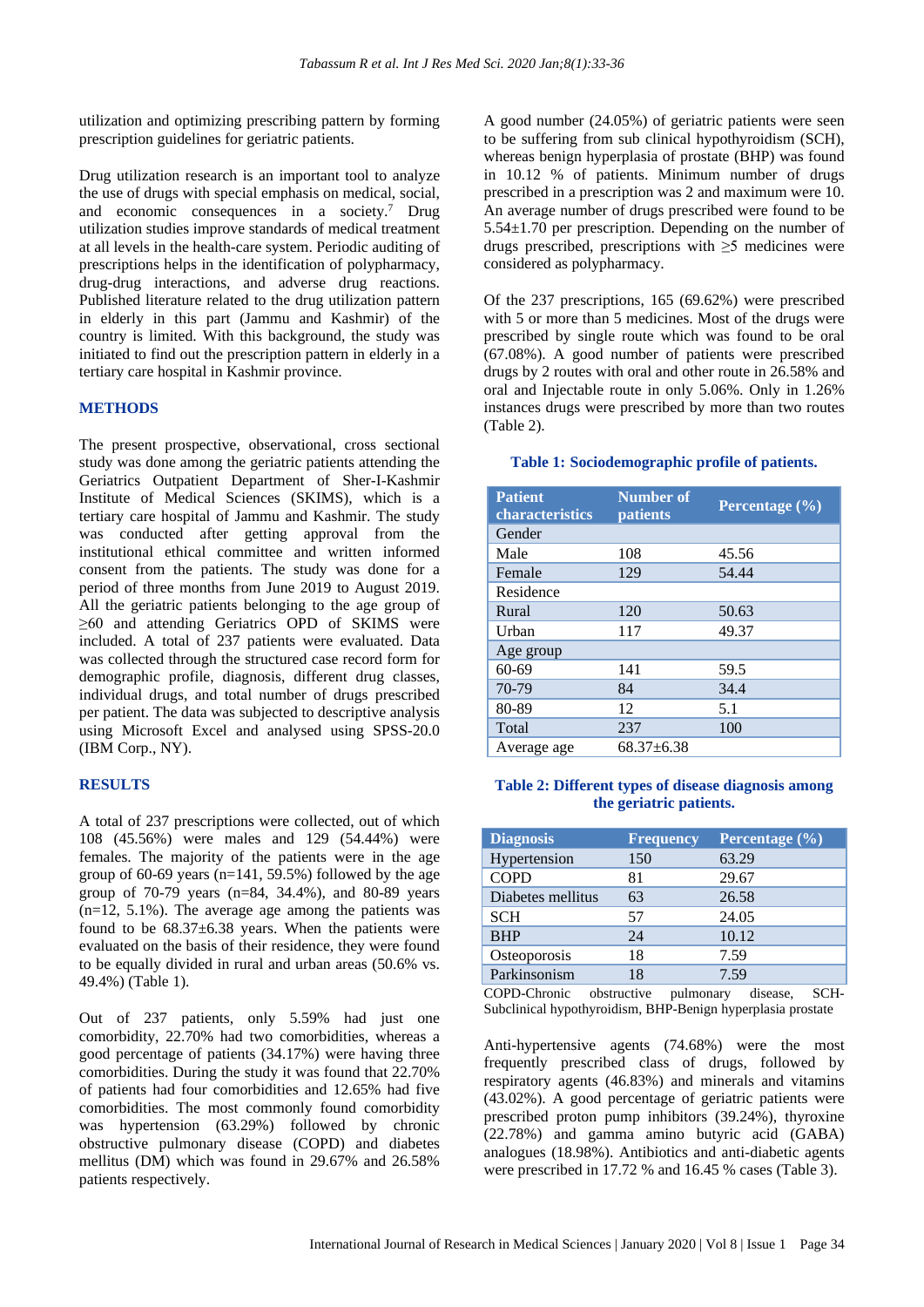| <b>Drug</b> class      | <b>Frequency</b> | <b>Percentage</b> |
|------------------------|------------------|-------------------|
| Anti-hypertensives     | 177              | 74.68             |
| Respiratory agents     | 111              | 46.83             |
| Minerals and vitamins  | 102              | 43.02             |
| Proton pump inhibitors | 93               | 39.24             |
| Thyroxine              | 54               | 22.78             |
| GABA- analogues        | 45               | 18.98             |
| Antibiotics            | 42               | 17.72             |
| Anti-diabetic drugs    | 39               | 16.45             |

#### **Table 3: Distribution of drugs according to therapeutic classification.**

Calcium (37.57%), budesonide (32.91%), thyroxine (27.84%) and pantoprazole (25.31%) were the most commonly prescribed individual drugs. Among the antihypertensive agents, torsemide was the most commonly prescribed drug which was given in 22.78%. For the treatment of DM, oral hypoglycaemic agents were chosen, most frequently having been prescribed in 13.92% diabetic patients. Rosuvastatin (12.65%) and Pregabalin (11.39%) were the other frequently prescribed drugs to the patients (Table 4).

#### **Table 4: Individual drugs prescribed to the patients.**

| Name of the drug    | <b>Frequency</b> | <b>Percentage</b> |
|---------------------|------------------|-------------------|
| Calcium             | 90               | 37.97             |
| <b>Budesonide</b>   | 78               | 32.91             |
| Thyroxine           | 66               | 27.84             |
| Pantoprazole        | 60               | 25.31             |
| Torsemide           | 54               | 22.78             |
| Oral hypoglycaemics | 33               | 13.92             |
| Rosuvastatin        | 30               | 12.65             |
| Pregabalin          | 27               | 11.39             |

## **DISCUSSION**

Drug prescription is considered as an integral part of healthcare and represents a relatively safe, effective, and inexpensive mode of treatment.<sup>8</sup> Irrational prescribing is commonly found world over and this has got serious financial implications as developing countries spend 30- 40% of their total health budget only on drugs.<sup>9</sup> Therefore it is mandatory that the drug prescribing pattern needs to be evaluated from time to time. Average number of drugs per prescription is an important index of prescription analysis and in the present study average number of drugs prescribed were found to be 5.54±1.70 per prescription which is almost similar to studies conducted by Taskeen et al, where the average drugs per prescription were 6.07 and similar to the results of study conducted by Badar et al.<sup>10</sup> The higher number of drug prescription could be due to the type of patients visiting the tertiary care hospital and the tendency for multiple comorbidities in the elderly. It is preferable to keep the average number of drugs per prescription as low as possible, since higher figures always lead to increased risk of drug interactions, adverse drug reactions and poor medication compliance. In a study carried out by Lau et al, it was observed that as the number of diagnosis increases, the number of medications to treat each particular disease condition also increases and this leads to inappropriate medications.<sup>11</sup>

When the morbidity pattern was studied, it was found that maximum number of patients were having hypertension (n= 150, 63.29%) followed by COPD (n=81, 29.67%) and DM (n=63, 26.58%). The morbidity pattern is same as found by Shah R B et al, and other Indian studies. $12-14$ Although cardiovascular diseases are usually common in this age group world over but respiratory ailments including COPD is quite prevalent in this part of the world. This could be because of the long winters and less ventilated living conditions during these periods here. This is contrary to many western countries, where psychiatric diseases are more common. This low prevalence of psychiatric conditions in this study could be due to poor awareness regarding psychiatric illness among these patients and family members and the family support provided to the elderly in this part of world.

Of the total drugs prescribed in the current study, 74.68% were prescribed for hypertension followed by respiratory agents (46.83%) and minerals and vitamins (43.02%). Proton pump inhibitors and thyroxine were also prescribed quite often to the selected geriatric population. This prescription pattern is in accordance with the disease pattern found during the present study, as hypertension and COPD were the most common diagnosis. The prescription of minerals and vitamins could be because of the fact that the elderly population do not take a balanced diet and are often suffering from osteoporosis and other nutritional deficiencies. These findings were different from the study conducted by Shah et al, in Gujarat where cardiovascular drugs were prescribed the most, followed by antimicrobial agents, drugs acting on the gastrointestinal system, and vitamin supplements.<sup>15</sup> Proton pump inhibitors were also frequently prescribed therapeutic class of drug even though the prevalence of gastrointestinal diseases was very low in this study. This could be justified by the fact that gastrointestinal prophylaxis is given to inhibit gastric acid secretion and chances of nausea and vomiting which is common when many drug combinations are prescribed simultaneously that too in elderly population. When it comes to prescription of individual drugs, calcium, budesonide, thyroxine and pantoprazole were the commonly prescribed drugs. The explanation for this could be that calcium is an integral constituent of the bones and the osteoporotic bones are prone to get fractures, especially in elderly patients. Budesonide and thyroxine were given frequently because a large percentage of the studied population was suffering from respiratory ailments (COPD) and SCH. Pantoprazole was also one of the common drugs prescribed in the present study, same was the case in a study carried out by Abraham et al.<sup>16</sup> Previous studies of Shah et al, and Kumar et al, showed Ranitidine as the most frequently prescribed drug.15,17